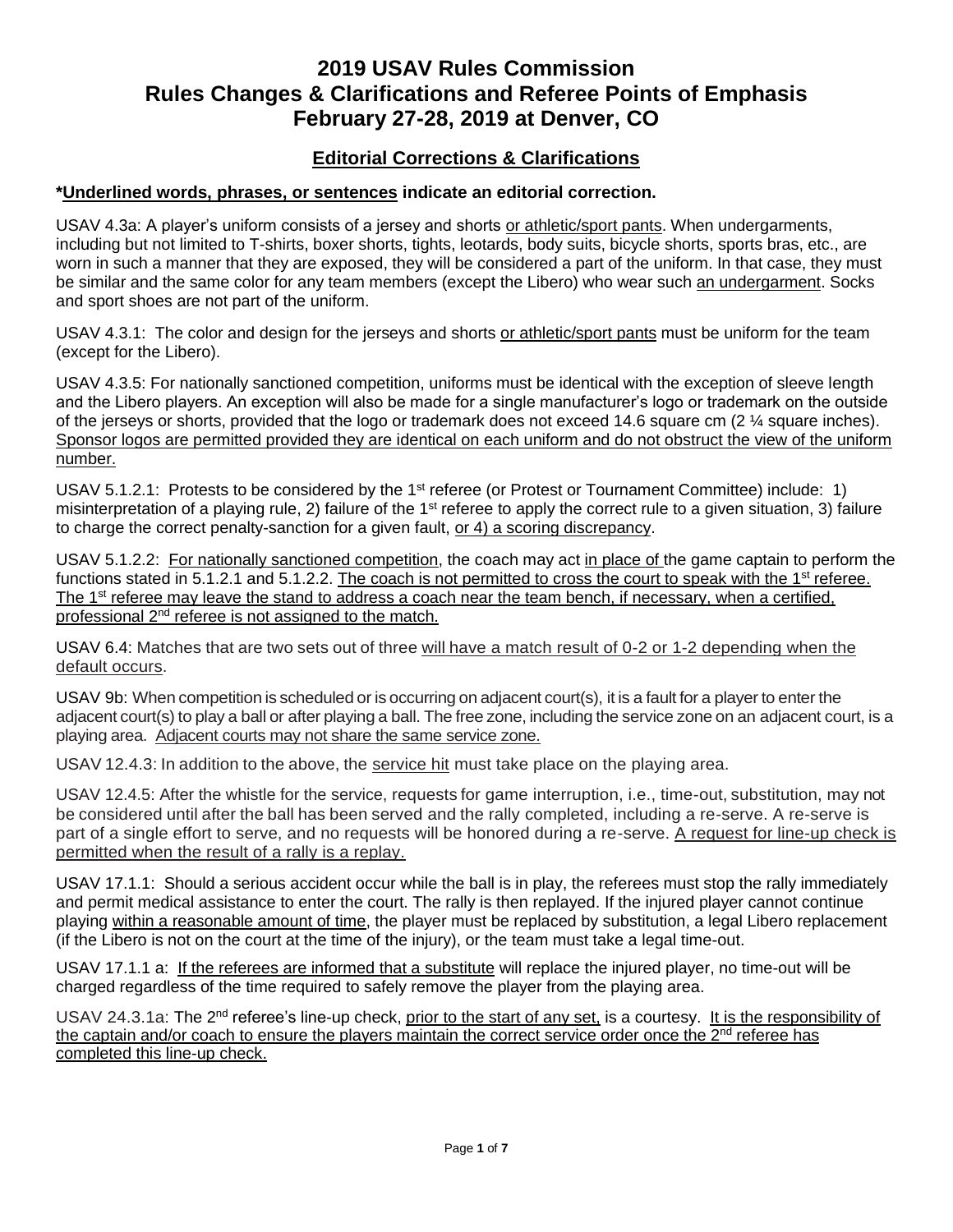# **Approved Indoor Rules Changes**

## **\*Underlined words, phrases, or sentences indicate a rule change or a new rule.**

New USAV 4.1.1b: A team may consist of a maximum of 15 players and five coaches/staff personnel (unless modified by the Specific Competition Regulations). An American Sign Language (ASL) interpreter may be included among the coaching staff or team personnel; see ASL Interpreter Guidelines.

New USAV 4.1.1c: A complete junior team consists of a minimum of six players and a USAV certified juniors' coach.

New USAV 4.1.2: The Libero can be team or game captain.

New USAV 4.3b: The legality of a team's uniform(s) is not grounds for a protest by their opponent. The determination of a team's uniform legality is the responsibility of the match referee(s), head referee(s), and/or tournament staff.

NEW USAV 4.5.1: It is forbidden to wear hats or casts (even if padded). Braces, prosthetic limbs or other headgear that may cause an injury or give an artificial advantage to the player must not be worn. If a brace, prosthetic limb or headgear is used, padding or covering may be necessary. Jewelry may be worn provided its nature does not present a concern for safety, such as extremely long necklaces and/or necklaces with large medallions, or large hoop earrings.

New USAV 6.4.2: If failure to adhere to Rule 6.4.2 is due to insufficient players on a team to begin a match, the team forfeits the first set at match time. After a team forfeits the first set of a match, an interval of up to 10 minutes shall be allowed for the team to produce sufficient players to play the next set. If the team is complete (per USAV 4.1.1c) prior to the expiration of this interval, the late team will be permitted use of the full court for a four-minute warm-up before play begins. If, after the 10-minute interval the team is not complete, the second set shall be declared a forfeit. If the match consists of the best three out of five sets, an additional 10-minute interval shall be allowed before the match is declared a forfeit. (USAV 6.4.2 was originally USAV 7.3.1a.)

New USAV 7.1.1: Multiple team representatives may attend the captains' meeting with the team captain. The 1<sup>st</sup> referee will confirm which player will represent the team for the toss.

New USAV 7.3.4: If a team submits a line-up sheet that has a player's number listed as both a Libero and as a starting player, the coach or captain shall immediately decide whether that player will be a Libero or a starting player. If the duplicate number will be a Libero, the coach must correct the line-up but only in the starting position where the Libero's number was recorded. If the duplicate number will be the starting player, another player may immediately be designated as Libero. The team will not be charged with a substitution.

New USAV 8.4.2b *iv*: The ball contacts the ceiling or any obstruction after the team's third hit.

New USAV 12.3: In addition to the above, when playing on a portable playing surface, the server shall have at least part of both feet in contact with the playing surface before the 1<sup>st</sup> referee authorizes the service. After the  $1<sup>st</sup>$  referee authorizes the service, if the server steps entirely off the playing surface with one or both feet, it is a service fault (Signal 22). See USAV 12.4.3.

New USAV 15.7a: An exceptional substitution is not counted as an individual entry or as part of the total team substitutions.

New USAV 15.10.3a: A verbal request for substitution is not acknowledged by the referees. The substitute must enter the substitution zone for the request to be acknowledged, except for a substitution related to an injury.

New USAV 24.2.7b: The second referee reports each team's second time-out to the appropriate coach or game captain and to the 1<sup>st</sup> referee.

New USAV 24.2.7c: Failure to report team substitutions or time-outs to the coach or captain is not grounds for a protest.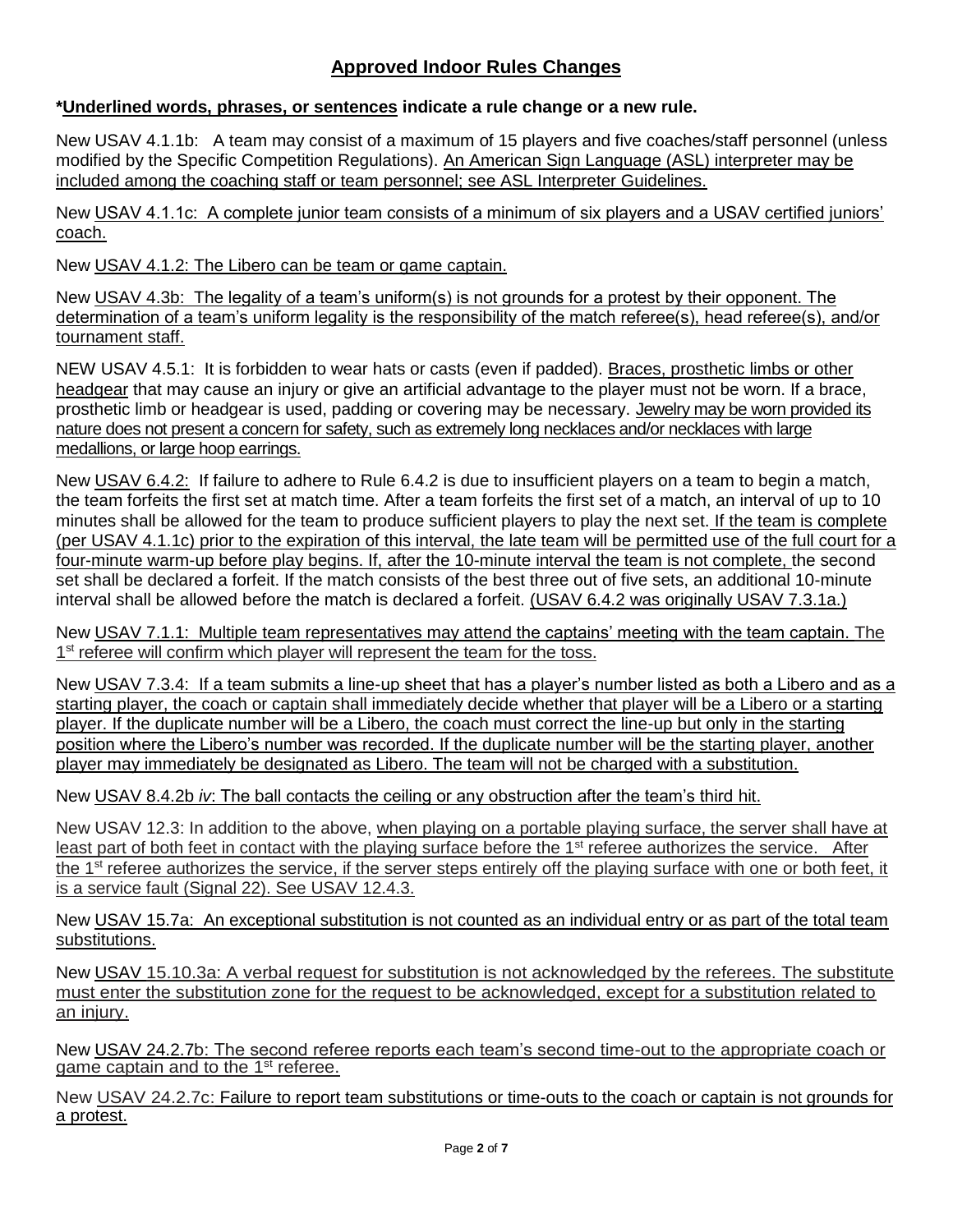New USAV 24.2.7d: During the match, the coach or captain may request verification of the number of team substitutions or time-outs. If incorrect information is provided by the 2<sup>nd</sup> referee and the team acts directly upon this misinformation resulting in an illegal substitution (per USAV 15.9.1) or an excessive time-out, the referee's error will be corrected with no penalty or sanction assessed to the team.

New USAV 24.2.7e: When a referee incorrectly informs a coach or captain that the team has used all time-outs or team substitutions, but later discovers the information is inaccurate and corrects it, the team has no basis for a protest since teams also have a responsibility to maintain records of their team substitutions and time-outs.

New USAV 24.2.7f: When a team acts upon misinformation but the action does not result in an excessive substitution or time-out, the request is considered legal and is not grounds for the team to change or withdraw the request. A delay sanction is assessed if the team withdraws a legal request that has been acknowledged (whistled) by a referee.

New USAV 24.3.1b: During the match, the coach or captain may request verification of player positions or may confirm the correct server. If incorrect information is provided by the 2<sup>nd</sup> referee, and the team acts directly upon this misinformation resulting in a rotational fault (wrong server), the referee's error will be corrected. The point(s) scored by the wrong server will be canceled. The team will be placed in the correct order and will resume serving from the moment the incorrect information was provided. However, if the referee's error is discovered after the opponent has served, the team at fault will retain any points scored and will be placed in the correct order. No additional point will be awarded to the opponent.

New USAV 27.2.1.6: A line judge may signal when a player contacts the top 80cm (32") of either antenna.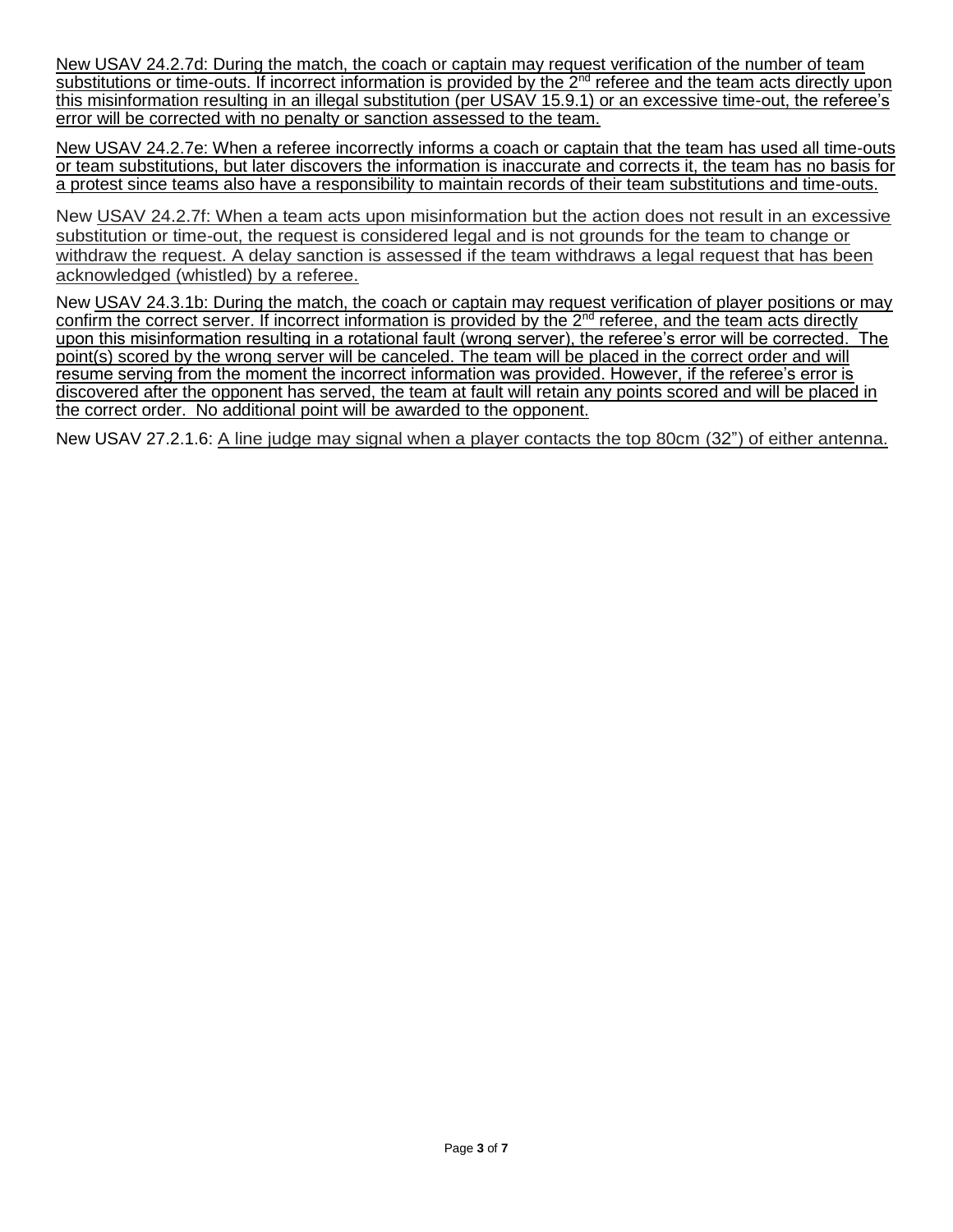## **Approved Beach Rules Edits and Changes**

Page B18, add NEW *USAV 4.3.1: Players are not required to wear uniforms of the same color and style. Matching bottoms and tops are encouraged. For nationally-sanctioned events, junior female athletes are required to wear a top that covers the midriff/midsection when standing, and bottoms such as spandex, shorts or leggings with a 1" inseam. No bikinis will be permitted. Junior male athletes are required to wear a tank top or t-shirt that covers the midriff/midsection when standing, and bottoms such as swim trunks, surf shorts, or volleyball shorts. No brief-style swim trunks will be permitted. Implementation of these uniform requirements is planned for all other USAV-sanctioned events no later than the 2021-2023 rules cycle.*

Page B18, REVISE *USAV 4.3.3: Players' shirts or shorts do not require numbers for USA competition. However, if numbers are worn, players' tops may be numbered from 1 to 99. Teammates shall not wear the same number.*

Page B19, top of page, section header is incorrect: Rule 4. Team Leaders should be Rule 5. Team Leaders

Page B34, REVISE *USAV Test Rule 18.1: An interval is the time between sets. All intervals last 2 minutes.*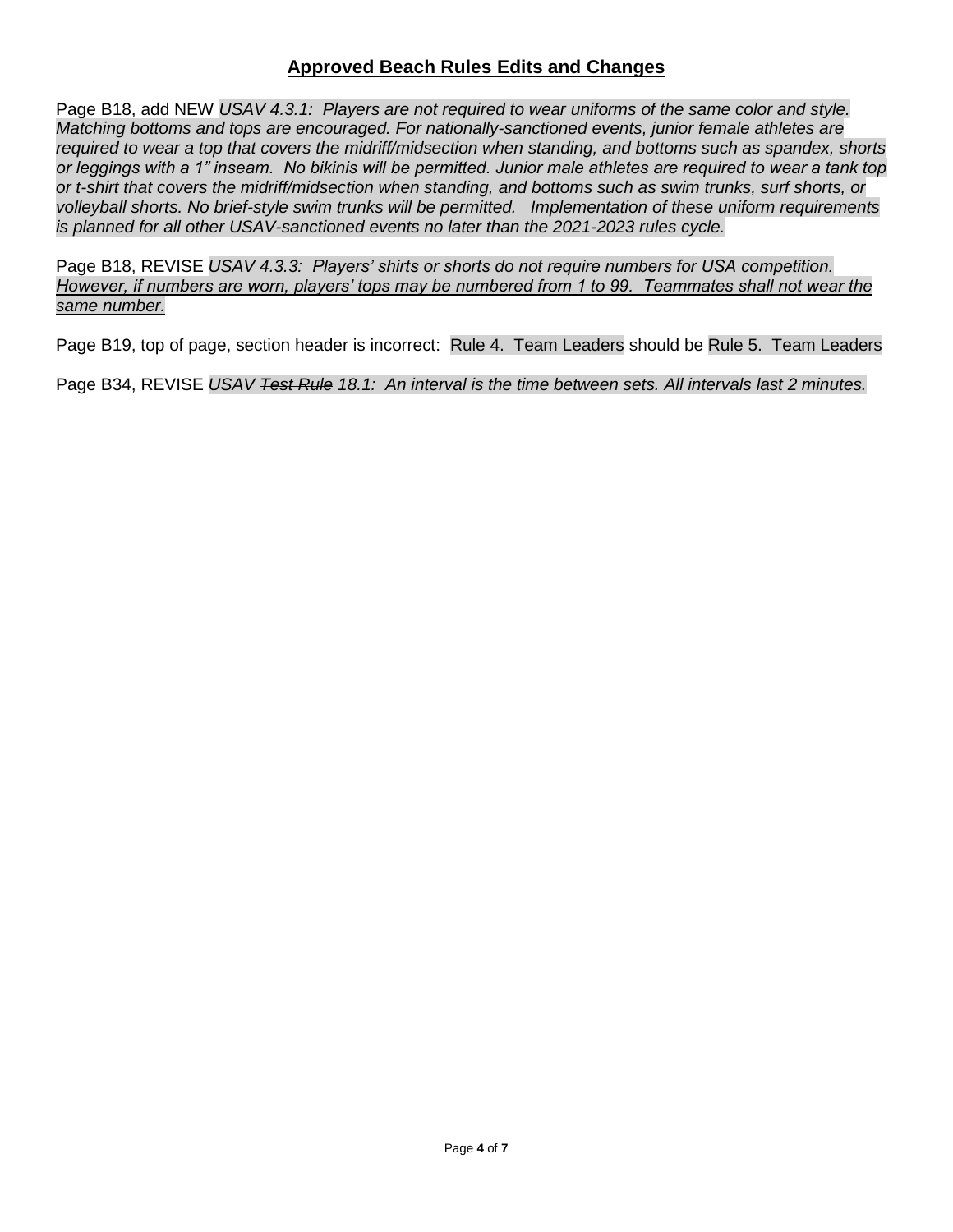# **Referee Points of Emphasis (POE) from the USAV Rules Commission**

**\*POEs, techniques & procedural changes are included in the USAV rulebook in the Officiating Techniques, Points of Emphasis and Match Procedures section. Underlined words, phrases, or sentences indicate a change or a new technique.**

**POE – Player Equipment:** *USAV 4.5.1*: Jewelry may be worn provided its nature does not present a concern for safety, such as extremely long necklaces and/or necklaces with large medallions, or large hoop earrings. This applies to both adult and junior competitions.

**POE:** *USAV 5.1.2.1:* The coach may handle protest situations for any level of junior competition. Also, a scoring discrepancy has been added as a protestable situation. Protest procedures are included in the Basic Match Procedures section.

Rule 7.1.1 *Commentary: We recognize that junior teams often have more than one player serving as team/game captain, and that special team circumstances may result in the coach sending multiple players to the captains' meeting. It is acceptable for multiple team representatives to attend the captains' meeting, and the first referee will need to confirm which player will be representing the team for the toss.*

**POE:** Rule 20.1.3: Referees must recognize the difference between emotions/reactions during competition and conscious decisions or actions that result in unsporting conduct.

**Disruptive Coaching:** Includes loud or abusive language; comments to officials or to opposing teams; throwing of objects; attempting to influence an official's decisions (Rule 20.1.3); and, displaying disgust in an overt manner.

### **POE:** Add commentary:

d. A player may not interfere with an opponent who is making an attempt to legally play the ball, including in the free zone. Contact, the anticipation of contact, or physical or verbal distractions by the opponent may constitute interference.

**POE:** The serve: Both of the server's feet must be in contact with the playing surface before the serve is authorized. If this is not the case, the 1<sup>st</sup> referee will direct the player onto the playing surface before authorizing the serve. Part of the server's foot/feet may be in contact with the secondary surface/non-playing area. It is a fault when a server steps completely off the playing surface after the authorization to serve.

**POE: Libero jersey:** "Contrast" means "strikingly different." As such, two dark colors (or two light colors) often do not provide sufficient contrast from one another.

**POE:** *USAV 27.2.1.6: A line judge may signal player contact with an antenna.* Particularly when working with experienced line judges, referees may request the line judges to assist with determining whether a player touches the portion of the antenna that extends above the top of the net (top 80cm/32").

NEW TECHNIQUE: It is not necessary for the 1<sup>st</sup> referee to repeat the 2<sup>nd</sup> referee's signal for substitution or time-out; however, if the 1<sup>st</sup> referee whistles either of these interruptions, the corresponding signal is shown. The 1<sup>st</sup> referee may repeat either of these signals for clarification or communication purposes, when necessary.

**NEW TECHNIQUE:** At nationally sanctioned competitions after displaying the end of match signal, the 1<sup>st</sup> referee steps down and stands to the right (Team A side) of the stand. The second referee crosses the court and stands to the left of the stand (Team B side). The first referee will then whistle and direct teams to shake hands at the net. The teams may shake the referees' hands as well.

**NEW LINE JUDGE TECHNIQUE: Line judge position when server is within 1-2 meters of the line judge:**  When a server takes a position within 1-2 meters of the line judge, the line judge must step away from the server along the imaginary extension of the end line. After the service contact, the line judge should quickly return to position at the intersection of the end line and sideline.

**CLARIFICATION: Requests for game interruption by opponents during same dead ball:** When opponents request a time-out or substitution during the same dead-ball period, the  $2<sub>nd</sub>$  referee acknowledges each team's request with a separate whistle. Multiple substitutions by the same team require only one whistle.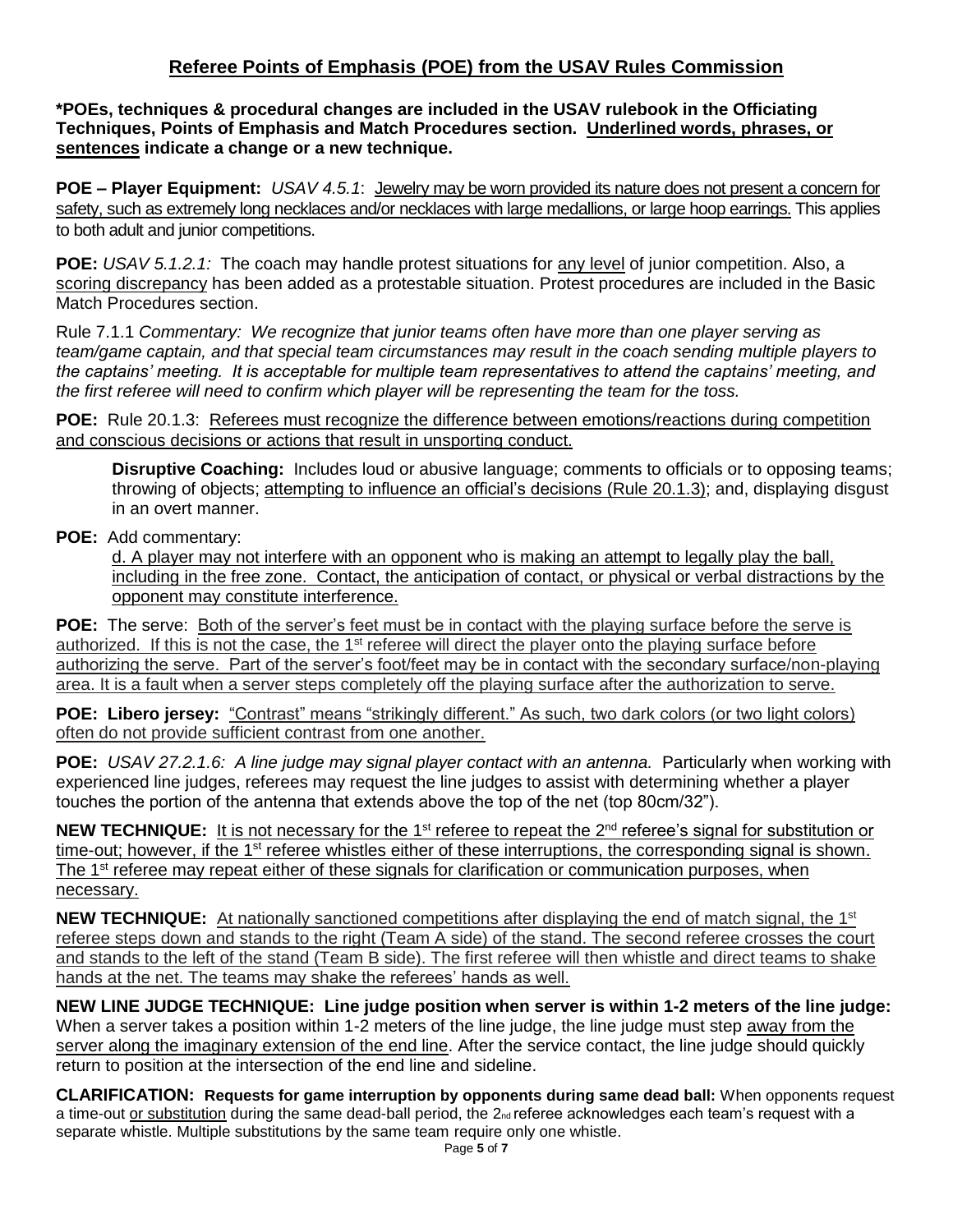# **Suggestions from the USAV Rules Commission**

**Ball handling Guidelines.** The following is included at beginning of rulebook with Philosophy of Rules and Refereeing:

In accordance with the spirit of the rules and to encourage longer rallies and spectacular actions, only the most obvious violations will be whistled. Therefore, when a player is not in a very good position to play the ball, the 1st referee will be less severe in his/ her judgment of ball handling faults. For example: 1) A player running to play the ball or forced to make a very quick action to reach the ball in order to set. 2) A player is forced to run or make very quick actions to play a ball after it has rebounded from the block or from another player. 3) The first team contact may be freely made except if the player catches or throws the ball.

**Concussion Guidelines:** The Rules Commission recognizes the importance of addressing concussions in youth sports. As such, the commission recommends including Concussion Guidelines be added with Blood Guidelines.

[\(https://www.cdc.gov/headsup/pdfs/youthsports/HEADS\\_UP\\_Youth\\_Sports\\_Officials-a.pdf\)](https://www.cdc.gov/headsup/pdfs/youthsports/HEADS_UP_Youth_Sports_Officials-a.pdf):

### **How Can I Spot a Possible Concussion?**

Athletes who show or report one or more of the signs and symptoms listed below—or simply say they just "don't feel right" after a bump, blow, or jolt to the head or body—may have a concussion or other serious brain injury.

Signs Observed by Sports Officials, Parents, or Coaches

- Appears dazed or stunned.
- Forgets an instruction, is confused about an assignment or position, or is unsure of the game, score, or opponent.
- Moves clumsily.
- Answers questions slowly.
- Loses consciousness (even briefly).
- Shows mood, behavior, or personality changes.
- Can't recall events prior to or after a hit or fall.

Symptoms Reported by Athletes

- Headache or "pressure" in head.
- Nausea or vomiting.
- Balance problems or dizziness, or double or blurry vision.
- Bothered by light or noise.
- Feeling sluggish, hazy, foggy, or groggy.
- Confusion, or concentration or memory problems.
- Just not "feeling right," or "feeling down."

*Need to add a course of action for referees or coaches when there is concern a player may have sustained a concussion.*

### **Non-participant Conduct Issues:**

- Rules Commission emphasizes importance of spectator conduct and protecting/supporting game officials.
- Also, would like emphasis on Club Directors' role in terms of compliance with rules and team conduct; perhaps include statement/position in front of DCR with spectator code of conduct; inquire with RVA